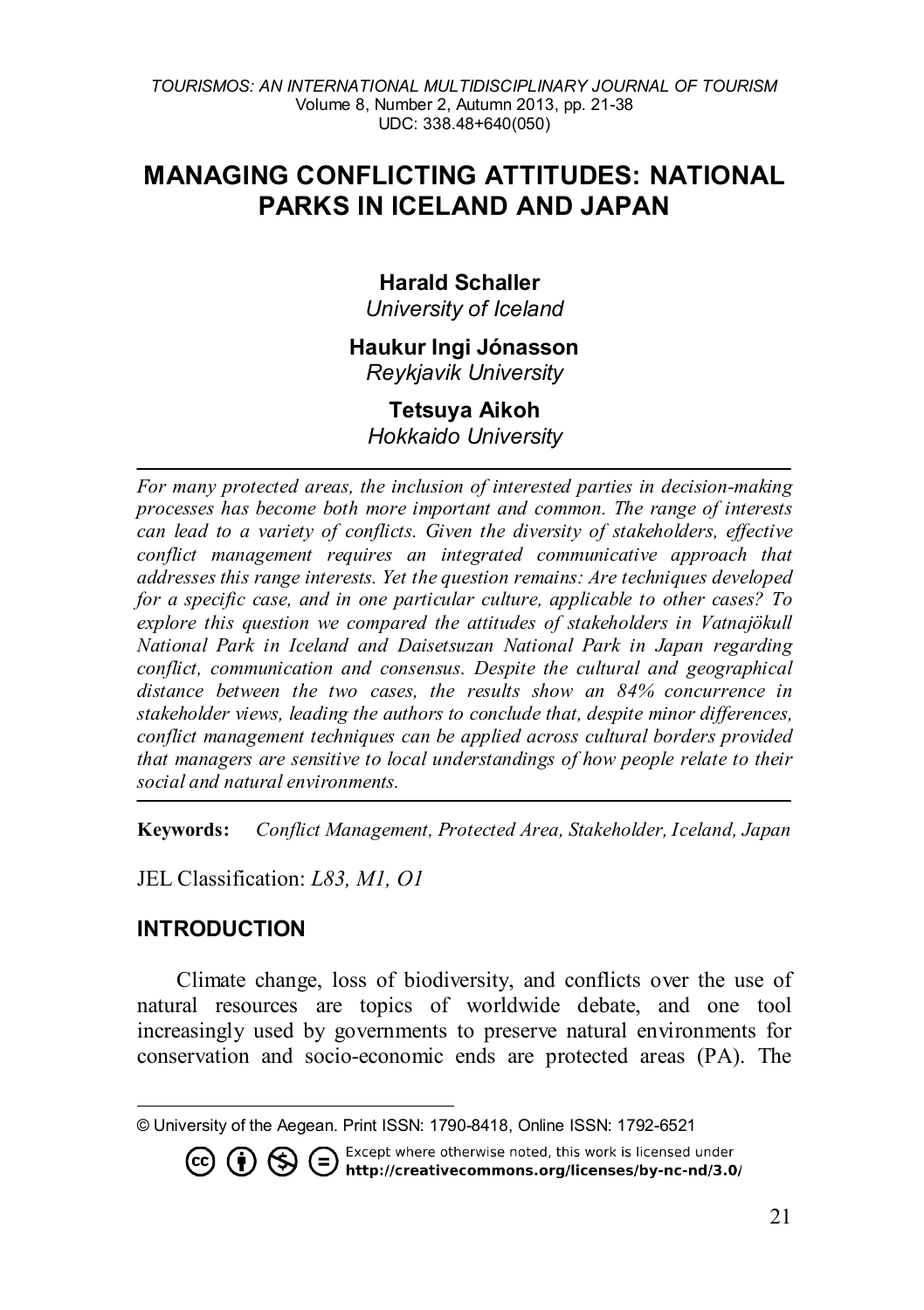International Union for Conservation of Nature (IUCN) plays a leading role in defining what constitutes a protected area, as PAs these may have been established for different purposes. In the last few decades, a growing amount of land across the globe has been designated as PAs protected areas [\(Chape, Blyth, Fish, Fox, & Spalding, 2003;](#page-14-0) [WDPA, 2011\)](#page-17-0), arguable because of the rapid disappearance of wilderness [\(Moran, 2006\)](#page-15-0), yet largely driven by the introduction of new categories of PA [\(Locke &](#page-15-1)  [Dearden, 2005;](#page-15-1) [Phillips, 2003\)](#page-16-0). The increase in the number and size of protected areas can be seen as a positive trend as, from a biocentric point of view, it reflects the growing interest and importance of protecting the environment as part of sustainable development [\(WCED, 1987\)](#page-17-1). But this expansion, through the establishment of new protected areas categories, has also been criticized. However, it is generally agreed that environmental protection is of worldwide significance; impacting sustainable development and resource use, and is important from both a local and global perspective [\(Saarinen, 2006\)](#page-16-1), especially as global influence on protected areas is increasing [\(Dearden, Bennett, & Johnston,](#page-14-1)  [2005;](#page-14-1) [McCool, Nkhata, Breen, & Freimund, 2013\)](#page-15-2). Protected areas management is increasingly becoming complex due to increased public participation [\(Harrington, Curtis, & Black, 2008;](#page-14-2) [Lockwood, 2010\)](#page-15-3), the more varied aims of those establishing protected areas [\(McCool](#page-15-2) *et al.*, 2013), and the question of how to balance conflicting interests among stakeholders [\(Schaller & Jónasson, 2011\)](#page-16-2).

For many decades, environmental protection meant 'fortress conservation' [\(Brown, 2002\)](#page-14-3), and input from the public was not regarded as important [\(Jordan, Vogt, Kruger, & Grewe, 2013;](#page-15-4) [Phillips, 2003\)](#page-16-0). But between the 1970s and 1990s several international conferences on conservation highlighted the importance of the public in PA decision making. Nowadays, including the public is seen as an integral part of PA management [\(Phillips, 2003;](#page-16-0) [Thomas & Middleton, 2003\)](#page-16-3) and good governance [\(Bosselmann, Engel, & Taylor, 2008;](#page-14-4) [Pechlaner, Raich, &](#page-16-4)  [Kofink, 2011\)](#page-16-4). Conflict is an integral a part to the management of protected areas (*cf.* [Cole & McCool, 1997;](#page-14-5) [Kyllönen](#page-15-5) *et al.*, 2006; [Walker](#page-17-2)  [& Daniels, 1997\)](#page-17-2). Even though public participation in the decisionmaking processes of PAs is important, it is by definition fraught, bringing the potential for conflict between stakeholders with different attitudes and objectives.

Yet protected areas, tied as they are to ideas of stewardship, "doing good", and preventing man-made destruction, are certainly meaningful to the parties concerned. Ultimately, the agents involved in the decision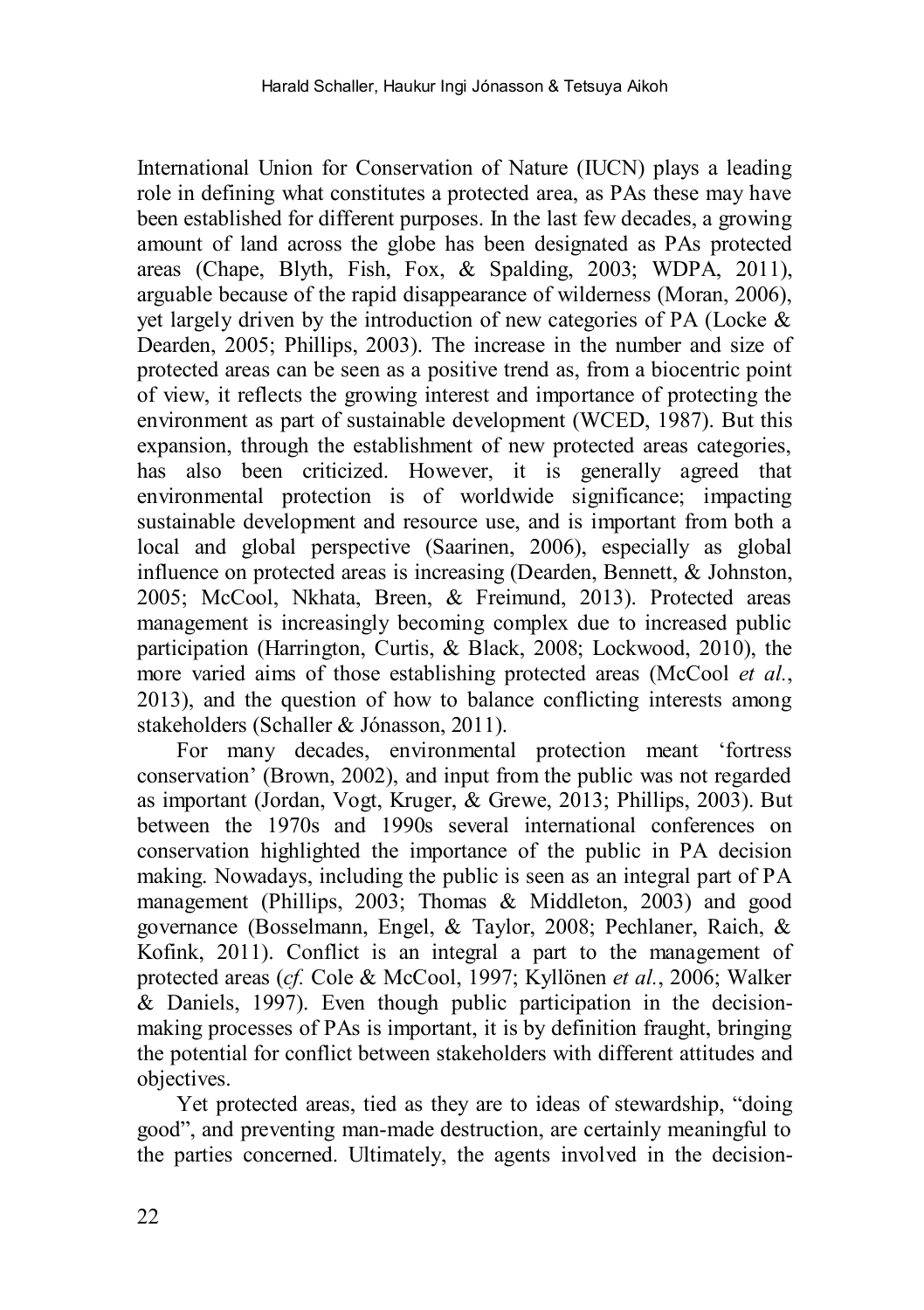making process are individuals whose values, beliefs and perceptions are important to take into consideration.

Given the range of such conflicts, it is critical to examine whether conflict techniques can be applied to different cases in non-Western and developing countries. When moving from a general blueprint to a specific case, from the global to the local, it is also important to identify which conflict management tools or strategies may require adaptation to a specific community's cultural characteristics [\(Axelrod, 1997;](#page-14-6) [LeBaron,](#page-15-6)  [2003;](#page-15-6) [Mitchell-Banks, 1997\)](#page-15-7).

This study, presented in parts in a conference paper (Schaller  $\&$ Jónasson, 2011), attempts to examine such factors by surveying PA stakeholders viewed within the four realms of personal experience: interpersonal, intrapersonal, supra-personal and transpersonal. To do this, protected areas stakeholders from two different cultures were asked to identify their perception of conflict management tools that might be applied across cultures. The research focuses on two national parks, one in Iceland and one in Japan, to find out what similarities or differences exist between the two different cultural groups in terms of their perspectives on PA management. By doing so, the results of this study increase the impact beyond protected areas management and suggest a broader application of conflict management techniques in conservation and environmental management.

### **TWO CASE STUDIES – ICELAND AND JAPAN**

In an attempt to understand the underlying principles that need to be kept in mind when using a communicative approach to manage conflicts between stakeholders and build consensus among them, the Vatnajökull National Park (Icelandic: *Vatnajökulsþjóðgarður*) in Iceland, and the Daisetsuzan National Park (Japanese: 大雪山国立公園) in northern Japan, were selected as case studies. The two selected national parks share not only key geological features, but also evince a strong bond between local people and the land, especially in the case of Iceland [\(Helldén & Ólafsdóttir, 1999\)](#page-14-7).

#### **Iceland**

Iceland (approximately  $103,000 \text{km}^2$ ) is an island, lying just south of the Arctic Circle in the North Atlantic. Settled by Vikings from western Scandinavia around 871 [\(Ogilvie & Pálsson, 2003\)](#page-15-8), Iceland has one of Europe's lowest population densities (about 3 inhabitants per  $km^2$ ).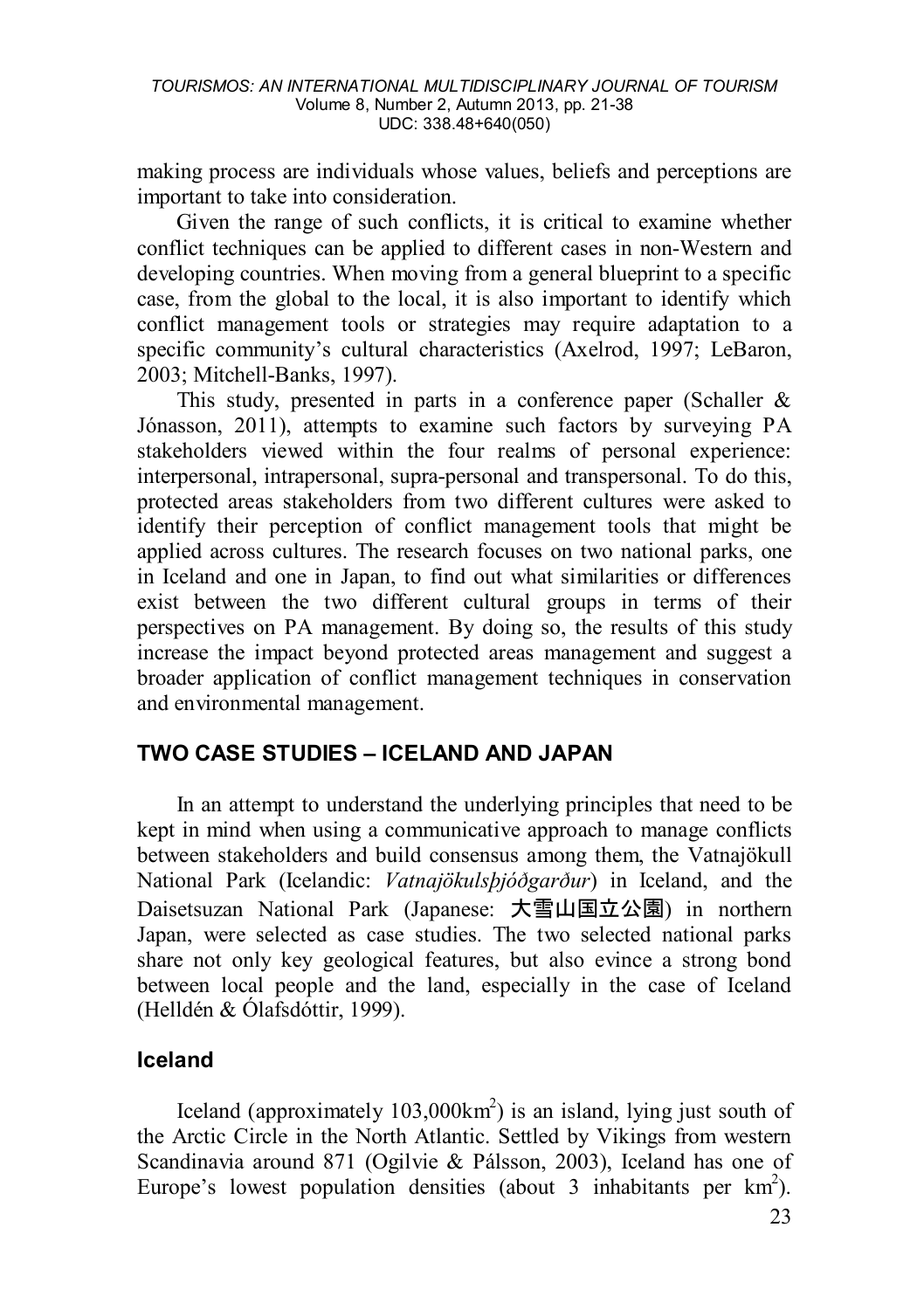Located on the Mid-Atlantic ridge, Iceland is known for its volcanic activity, as in the case of the recent eruptions of Eyjafjallajökull, early in 2010, and Grímsvötn in 2011. Iceland is one of the most volcanically active countries in the world, and is thus rich in diverse geological features. Volcanoes, avalanches, and long cold seasons mark the environment hostile, and yet Iceland is blessed with many natural resources, such as abundant fishing grounds, birds, and low- and hightemperature geothermal fields, widely utilized for energy production [\(Thórhallsdóttir, 2007\)](#page-16-5).

For centuries, Icelanders have seen their natural environment as evil and deadly [\(Árnason, 2005\)](#page-14-8). Nowadays a great admiration for nature is evident among tourists visiting Iceland [\(Ólafsdóttir & Runnström, 2009;](#page-15-9)  [Sæþórsdóttir, 2010\)](#page-16-6), with modern Icelanders also sharing this admiration for nature, but attaching different values to it [\(Benediktsson, 2007\)](#page-14-9). The natural environment has had an influence on Icelandic society too, and made Icelanders more used to uncertainty than most western societies [\(Eyjolfsdóttir & Smith, 1996\)](#page-14-10). The exposure of society over time to the harsh environmental factors in Iceland can be seen as the driving force behind Icelandic activism and short-termism (*[ibid](#page-14-2)*), and Icelanders are "despite all their cultural achievements […] children of nature" [\(Swatos,](#page-16-7)  1984, p. 39). Though Iceland adopted Christianity around the year 1000, old beliefs and practices were allowed in private, and still remain present in the stories about and belief in the *Huldufólk* (English: hidden people or elves), which can be seen as a projection of the mind upon the non-human environment [\(Jónasson, 2005,](#page-14-11) p. 207).

The Vatnajökull National Park (VNP), established in 2008 [\(Ministry](#page-15-10)  for the Environment, 2008), is located mainly in the central highlands of Iceland, towards the east (see Figure 1), and covers about 13,000 km<sup>2</sup> (13% of the landmass of Iceland).The main feature of the VNP is the Vatnajökull glacier, which covers approximately 8,000 km2 . The VNP consists mainly of state-owned land. At the time of writing, only a fraction of the land within the national park is privately owned and negotiations with landowners to expand the VNP are ongoing [\(Schaller,](#page-16-8)  2011). The management structure of the VNP is set out in the Act on Vatnajökull National Park [\(Alþingi, 2007;](#page-13-0) [Ministry for the Environment,](#page-15-11)  [2007\)](#page-15-11), and consists of representatives of different stakeholders that include various interest groups, primarily, if not exclusively linked to political interests and administrative needs [\(Schaller, 2011\)](#page-16-8).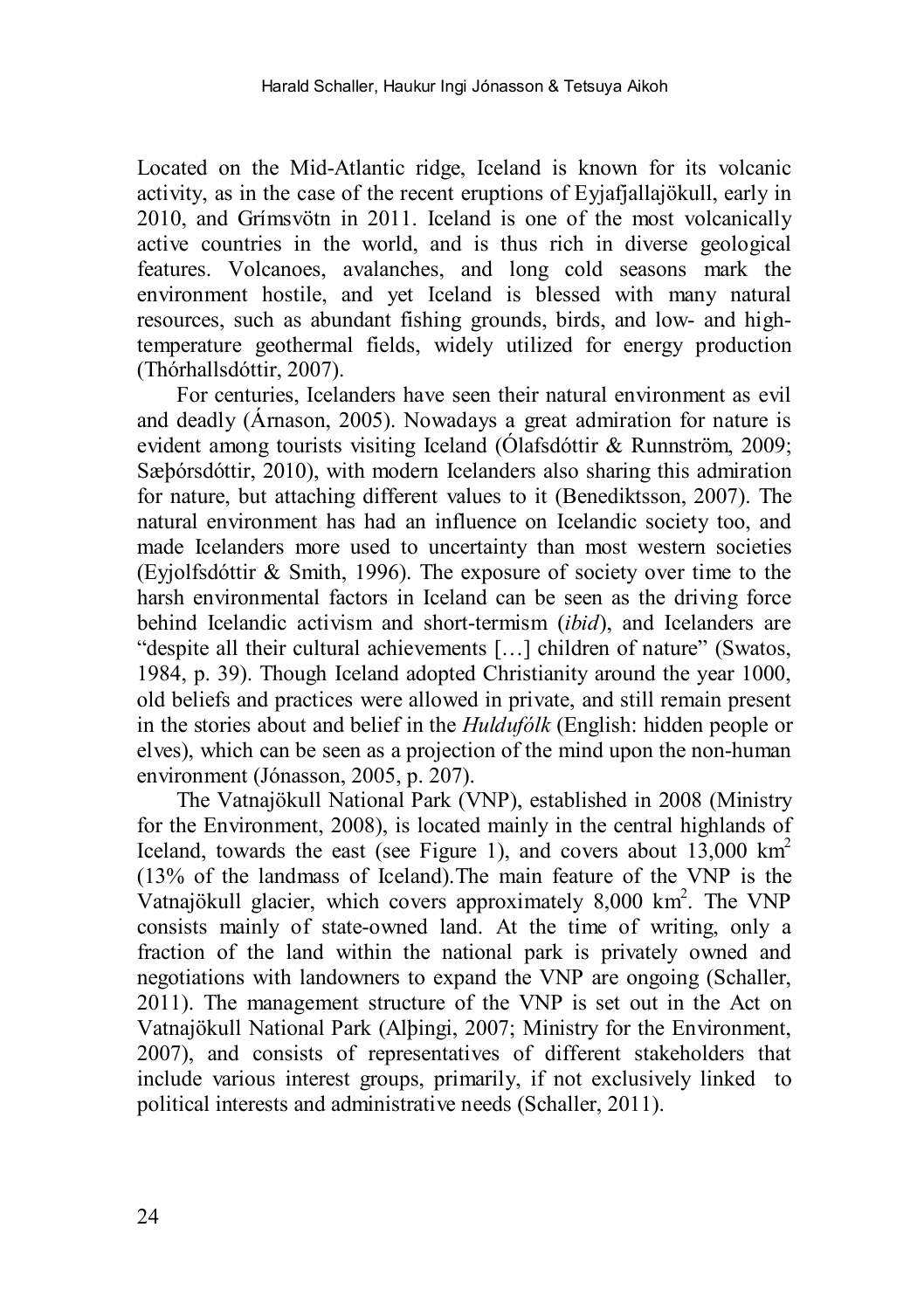



### **Japan**

Japan (approximately  $378,000 \text{ km}^2$ ) is a collection of various islands, of volcanic origin, on the Pacific coast of Asia. Its four main volcanic islands are Hokkaido, Honshu, Shikoku and Kyushu. Japan's interior mainland is mostly mountainous and covered with forest. The Japanese population (about 337 inhabitants per  $km<sup>2</sup>$ ) lives mainly on the islands' low coastal flatlands. Japan's location on the Pacific 'Ring of Fire' means it experiences ongoing volcanic activity, such as the eruption of Shinmoedake, in the south of Kyushu, in January 2011. However, geological formations, continuous earthquakes (such as the major earthquake of March 2011), and the abundance of hot springs (Japanese: *onsen*) are other indications of volcanic activity in the region.

The Japanese people express a strong emotional bond with their natural environment (Japanese: *shizen*) [\(Thomas, 2001\)](#page-16-9). The concepts of nature, which shape their view of nature today, can be seen to have emerged at the end of the 19th century (*[ibid](#page-17-1)*) These concepts embody a strong spiritual relationship between humans and their natural environment, and are rooted in both Buddhism and Shintoism (*[ibid](#page-17-1)*). Some attitudes can also be dated further back to ancient Japanese and indigenous religious concepts (*e.g.* the Ainu in Hokkaido), where not only animals were worshiped, but also natural features such as forests, caves, hot springs and waterfalls [\(Eagles, Bowman, & Tao, 2001;](#page-14-12) [Oyadomari,](#page-16-10)  [1989\)](#page-16-10). Japan is also a nation with a rich tradition in fishing and rice harvesting, and a strong notion of *Uchi-Soto* or 'inner group' (Japanese: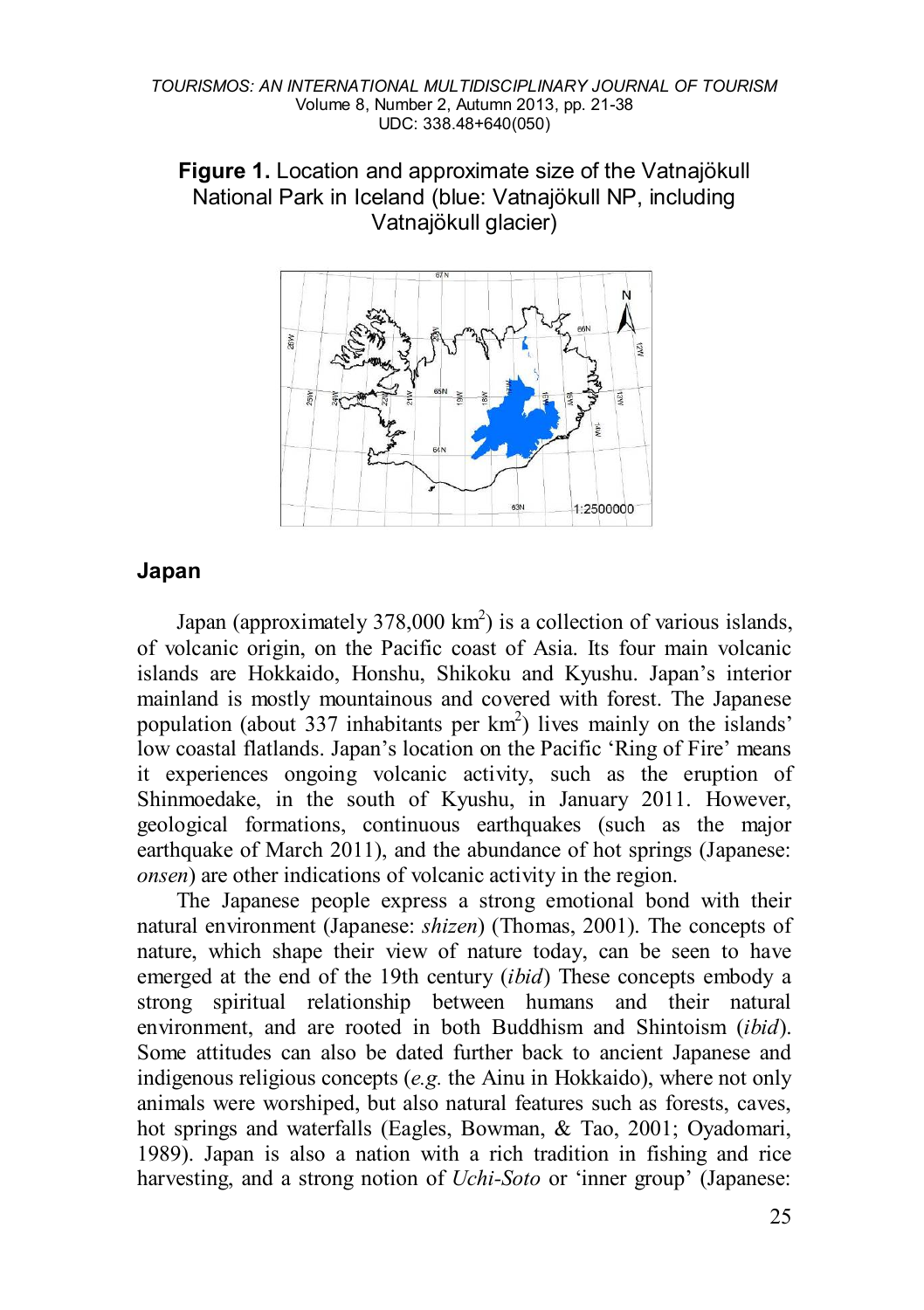*uchi*) and 'outer group' (Japanese: *soto*) - a difference that can be seen in interactions between local individuals, and with others who are not local or otherwise related [\(Takata, 2003,](#page-16-11) p. 543). Though modern Japanese culture still expresses strong links with nature, Western influences have begun to dominate since the second half of the  $20<sup>th</sup>$  century (Thomas, 2001). In the beginning  $20<sup>th</sup>$  century, the development of national parks in Japan has followed that in the Western world, and incorporates Westerninfluenced concepts of nature. Nevertheless, "concepts of nature and nature protection in East Asia are still linked to ancient religious philosophies and religious practices" [\(Eagles](#page-14-12) *et al.*, 2001, p. 12).

#### **Figure 2** Location and approximate size of the Daisetsuzan National Park in Hokkaido, northern Japan (blue: Daisetsuzan NP)



The Daisetsuzan National Park (DNP), established in 1934, was one of the first national parks in Japan [\(Ministry of the Environment, 2008b,](#page-15-12)  p. 48; [Aikoh, 2008;](#page-13-1) [Ito, 1996;](#page-14-13) [Shiratori & Ito, 2001\)](#page-16-12). It is 2,267 km2 [\(Tawara, 2004;](#page-16-13) [Yoda & Watanabe, 2000\)](#page-17-3) in size and sits in a mountainous area in the centre of Hokkaido (see Figure 2). Approximately 5.5% of Japan is covered by NPs [\(Ministry of the](#page-15-13)  [Environment, 2008a,](#page-15-13) [2009\)](#page-15-14) and its national park system management (Japanese: *chiiki-sei*) follows standards laid out by the IUCN, consisting of a system of zoning regulations and multiple-use parklands, wherein land is not necessarily set aside for conservation [\(Hiwasaki, 2005,](#page-14-14) [2006\)](#page-14-15). The management of NPs in Japan is shaped by the fact that many stakeholders are incorporated into the management system, due to their ownership of the land within the park boundaries. The DNP is typical of this ownership and management structure [\(Hiwasaki, 2005;](#page-14-14) [Schaller,](#page-16-8)  [2011\)](#page-16-8).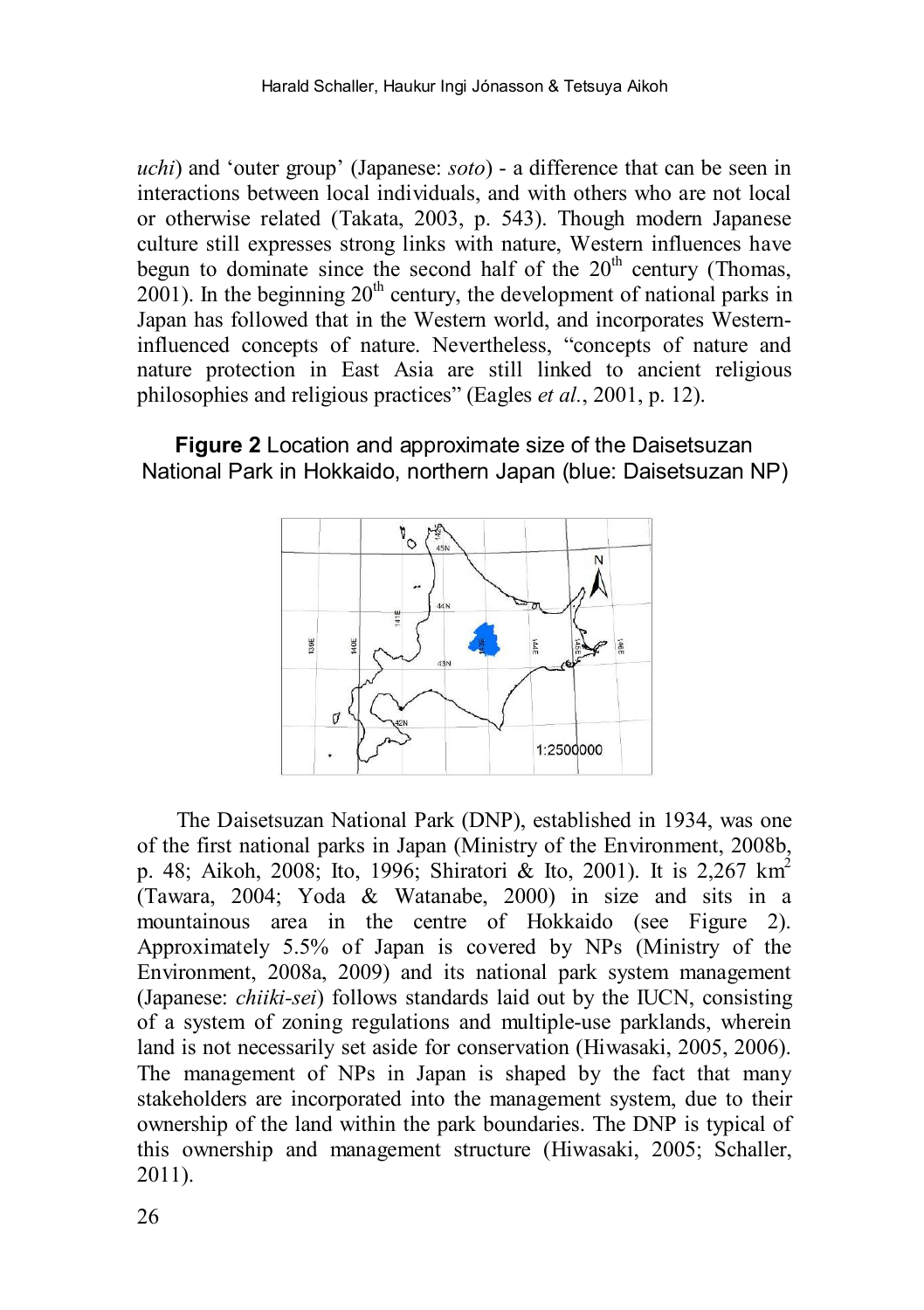## **METHODS**

### **General overview of the data collection**

The study examines the human perspective of stakeholders on issues related to the management of NPs to see how the values and attitudes of local stakeholders might influence decision-making processes. A survey was used to evaluate the opinions of stakeholder themes related to *conflict, communication,* and *consensus* (the 'three Cs') in NP management. The survey was carried out with stakeholders of the Vatnajökull NP and Daisetsuzan NP and build upon the 'three Cs' as a framework strategy in protected areas conflict management [\(Schaller,](#page-16-8) 2011).

Prior to the final survey, two pilot surveys were used to ensure the quality of the questions and, thereby, to optimize the quality of the results [\(White, Jennings, Renwick, & Barker, 2005\)](#page-17-4). These two pilot surveys were carried out with students at the University of Iceland and stakeholders of a protected area in the north of Iceland.

### **The layout and model used in the survey**

The questionnaire was closed-format, with 37 statements (the list of statements can be found in [Schaller, 2011\)](#page-16-8). Each statement provided the respondent with the option of selecting an answer on a five-point Likert rating scale of disagreement-agreement (White *et al.*[, 2005\)](#page-17-4). The scale ran from 'strongly disagree' and 'disagree' to 'agree' and 'strongly agree', with the neutral option of 'no opinion.'

The questionnaire was divided into three segments: the first segment dealt with demographic questions; the second segment provided definitions of basic concepts or terms used (e.g. Vatnajökull National Park, stakeholder, local community); and the third segment was divided into three components addressing each of the 'three Cs' — *conflict, communication,* and *consensus*. In each of these three parts, the statements made use of the four-realm approach [\(Jónasson, 2005\)](#page-14-11) to assess the different dimensions of human relationships with the environment. The questionnaire in Iceland was conducted in English, whereas the questionnaire in Japan was translated and conducted in Japanese.

The statements used in the final questionnaire are intended to examine the relationship of the 'self' and 'life' [\(Abt, 1989\)](#page-13-2), and incorporate the four realms of the self: intrapersonal, interpersonal, supra-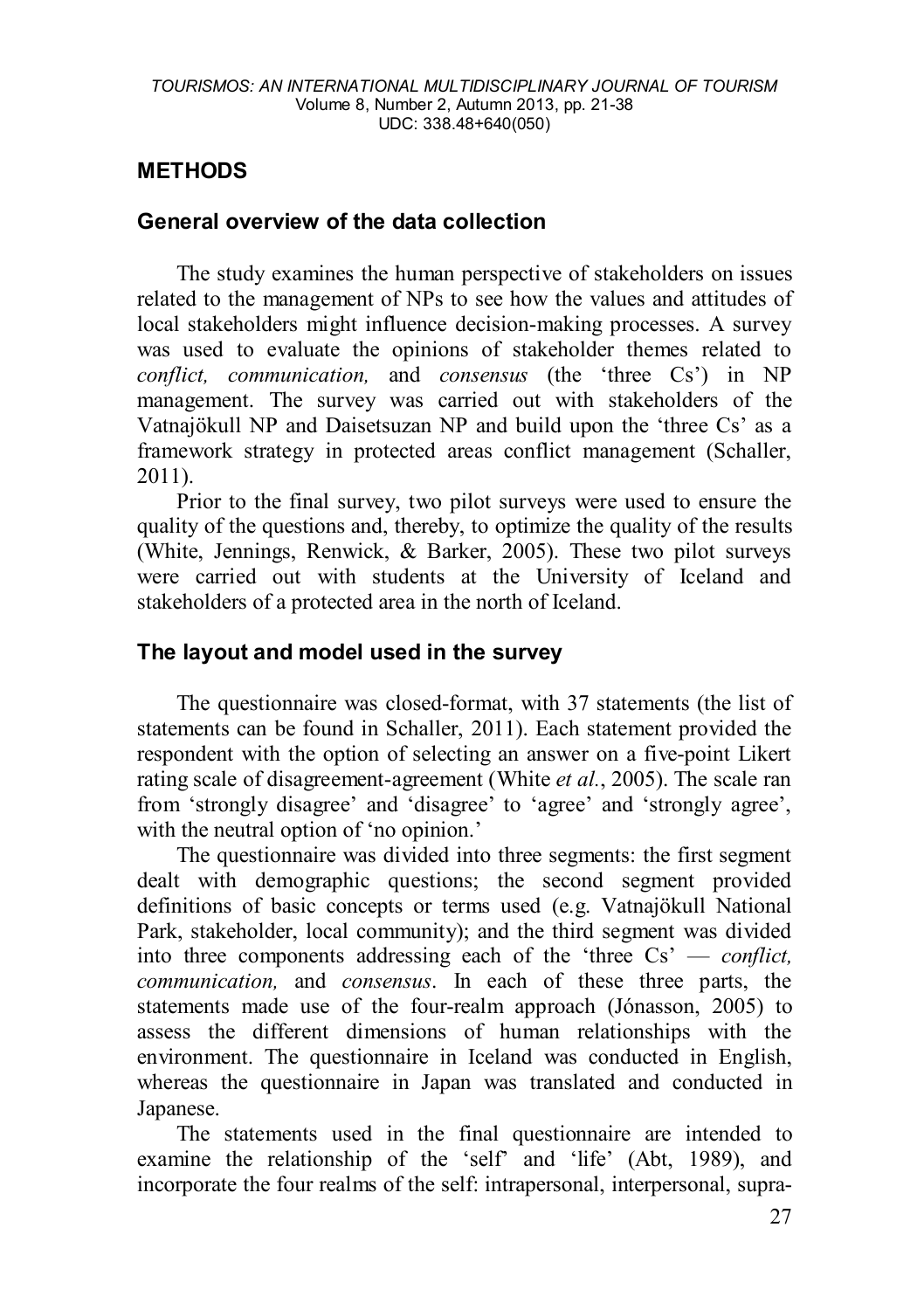personal and transpersonal [\(Jónasson, 2005\)](#page-14-11), within the framework of the 'three Cs'. The four realms framework is a simple way of describing the constant interaction between an individual's inner subjective world and the external reality (*ibid*). Figure 3 illustrates the four dimensions.

**Figure 3** The relationship between the self and the four realms: the experiencing self is at the centre; in the "south" is the intrapersonal; in the "west" the interpersonal; in the "east" the supra-personal; and in the "north" the transpersonal (derived from [Jónasson, 2005\)](#page-14-11)



The way they are employed in the survey can be summarized as follows:

The **intrapersonal** is the dimension located in the "space between" the sensing self and the unconscious. People might not be aware, or fully aware, of the ways in which their life experience is processed at the unconscious level; but there are clues in the way the person reacts to other people and his or her environment; and this forms attitudes on which people construct their views. With regard to the intrapersonal realm, the questionnaire set out to gauge respondents' assumptions in particular about their attitudes to the running of the NPs. The following statement (no. 3-4) offers an example of how this is addressed: *"There are stakeholders that are in conflict with me because they think differently about what matters to me regarding the VNP/DNP."*

The **interpersonal** is the aspect of personal experience that takes place in the dynamic intermediate space located between the self and another human being. This is where interactions between people happen, as well as changes in self-perception and attitude, which are triggered by reflecting on one's experience of others. Many of the questionnaire's interpersonal statements concerned respondents' views of the future management of the NPs, such as whether they have a clear vision about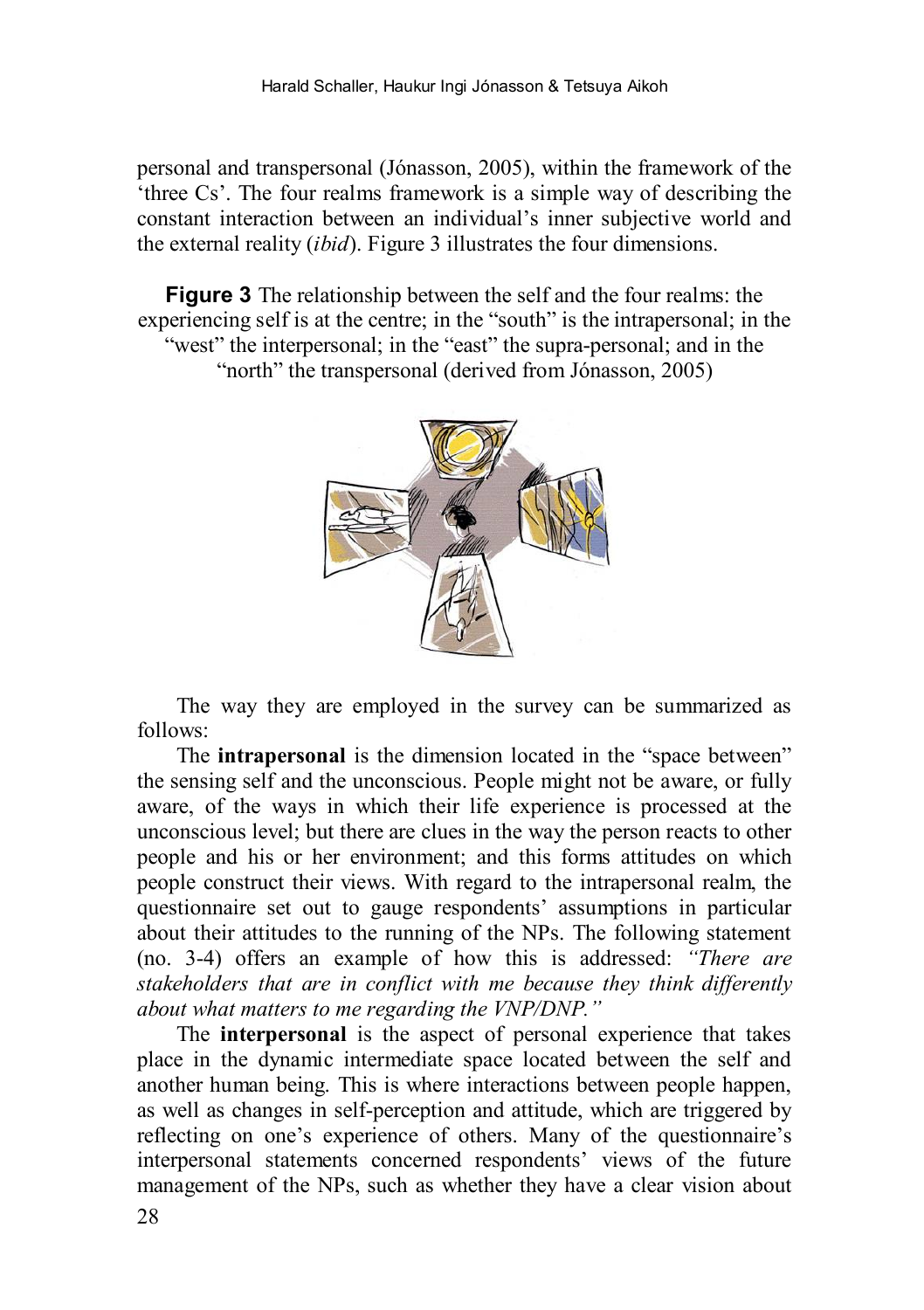the future (statement no. 3-5 is an example: *"It is very likely that a conflict arises regarding the management of the VNP/DNP within my community because there are conflicting interests among us"*).

In the **supra-personal** realm, it is human experience of the nonhuman environment that prevails: relations with nature (and other nonhuman entities less relevant to the topic at hand), particularly the way people either identify themselves with it or differentiate themselves from it. Statements covering this realm in the questionnaire concerned both the role of nature and who should decide the fate of nature in protected areas. Statement no. 3-9, for example, posits that *"[…] nature within the VNP/DNP is there for us to exploit it."*

Finally, the **transpersonal** is experienced in the space in between the self and objects of sacred value: holy spaces, transformative symbols, and so forth. This experience is manifested in concepts such as 'Mother Earth', holy mountains, holy rivers, etc. Statements concerning the transpersonal in the questionnaire were designed to gather clues as to the sacred value or significance which respondents assign to nature, with correspondingly august terms: *'sacred ground'* (no. 3-11), *'humanity at large'* (no. 3-13), and *'common respect and love'* (no. 3-37).

### **Participants in the survey**

Questionnaire respondents were selected to represent stakeholders involved in the management of the selected NP (*e.g.* representatives of governmental organizations, NGOs, landowners); and individuals and organizations that might have a stake in decision making of the respective NP. To select the stakeholders in the target group for this questionnaire, a stakeholder analysis was executed. The stakeholder analysis for each NP aimed to identify representatives of environmental, economic and social groups, as well as governmental and administrative bodies, as the concept of sustainability defined by the United Nations [\(UN, 2002\)](#page-16-14).

In Iceland, the questionnaire was sent out via email to the stakeholders on 7 October 2009. Those invited to participate sent their responses to the questionnaire either via email or in printed form. The questionnaire was open for participation until 1 November 2009. In Japan, the questionnaire was sent out in printed form to the selected stakeholders on 24 November 2009. Participants returned the questionnaire in printed form. The questionnaire was open for participation until 12 December 2009.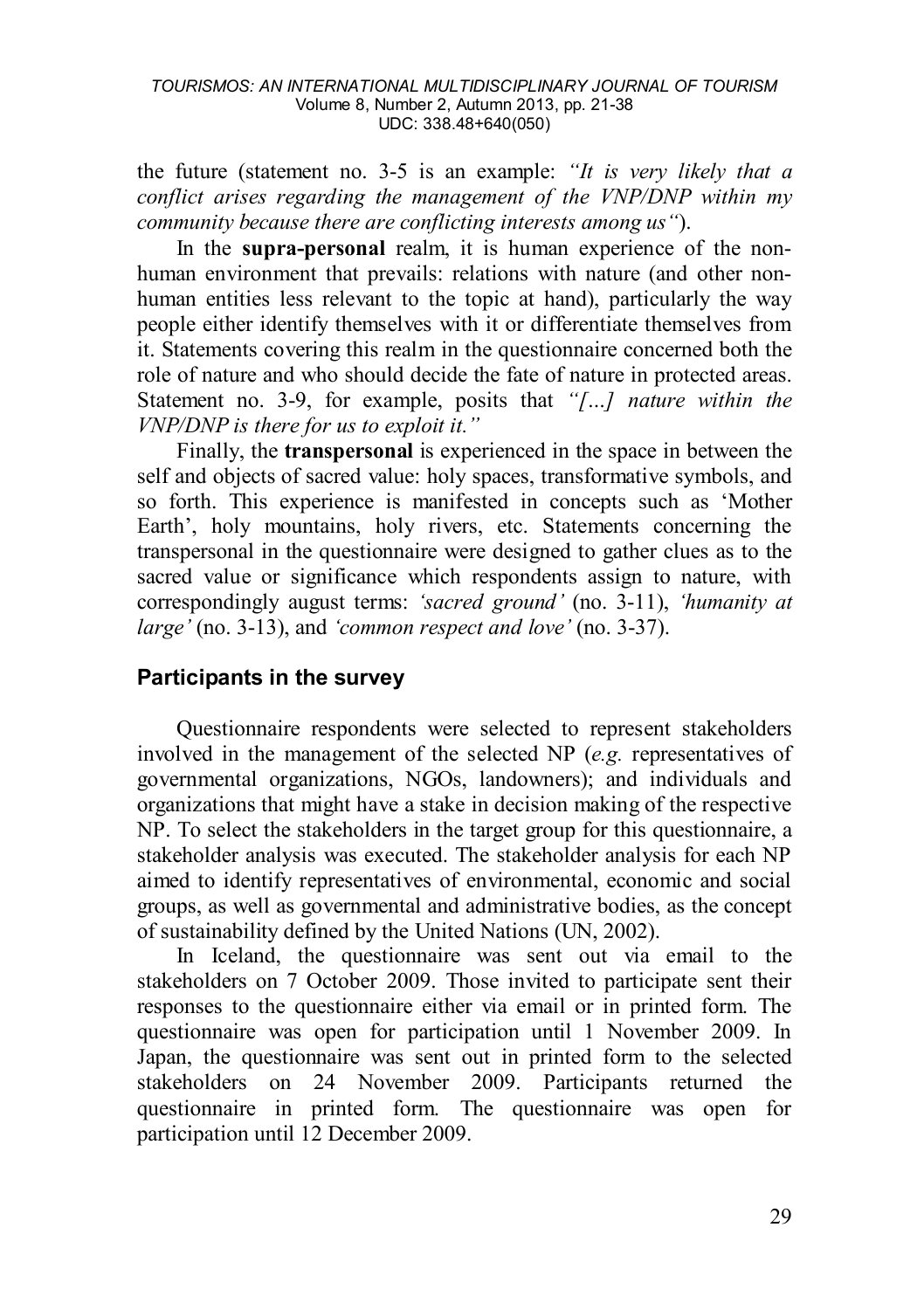#### **Limitations in the survey**

This exploratory survey and its results are subject to certain limitations. First, it must be noted that the number of stakeholders in Iceland was not very extensive, due to the simple fact that very few people live in rural Iceland. Therefore, the number of participants in Iceland was lower than in Japan. Second, the survey in Iceland was conducted in English, which may have influenced the quality and number of responses. Although most Icelanders are proficient in English, not all are, as Icelandic is the native language. In Japan, the questionnaire was translated into Japanese, which may have benefitted the overall willingness and quality of participation. It should, however, be mentioned that, as with all translations, there may be some slight differences between the statements as rendered in English and Japanese. This may have an impact on the direct comparability of the statements and responses, although close collaboration and consultation with researchers at the Hokkaido University was intended to minimize any such differences. In the case of Japan, the authors relied upon the suggestions from the Japanese partner for the selection of the stakeholders of the target group.

### **RESULTS AND DISCUSSION**

#### **Results**

In Iceland a total of 51 individuals (from 49 organizations) were asked to participate in the survey, and in Japan 101 individuals (from 100 organizations). In Iceland, 19 individuals participated, and in Japan 53 individuals participated. The response rate was 37% in Iceland, 52% in Japan, or 47% on average. Most participants were males, older than 36, with a university degree. The participants were asked to state their occupational sector, but since the survey in Iceland and Japan used a slightly different segmentation, the answers were grouped into the following sectors for comparison: economic, environmental, social, administrative, and other. Most of participants fell into one of the specific sectors, but a few identified themselves as 'other' or provided no response. Most of the participants in Iceland located themselves in the economic sector, whereas most of the participants in Japan identified themselves with the administrative sector (see Table 1).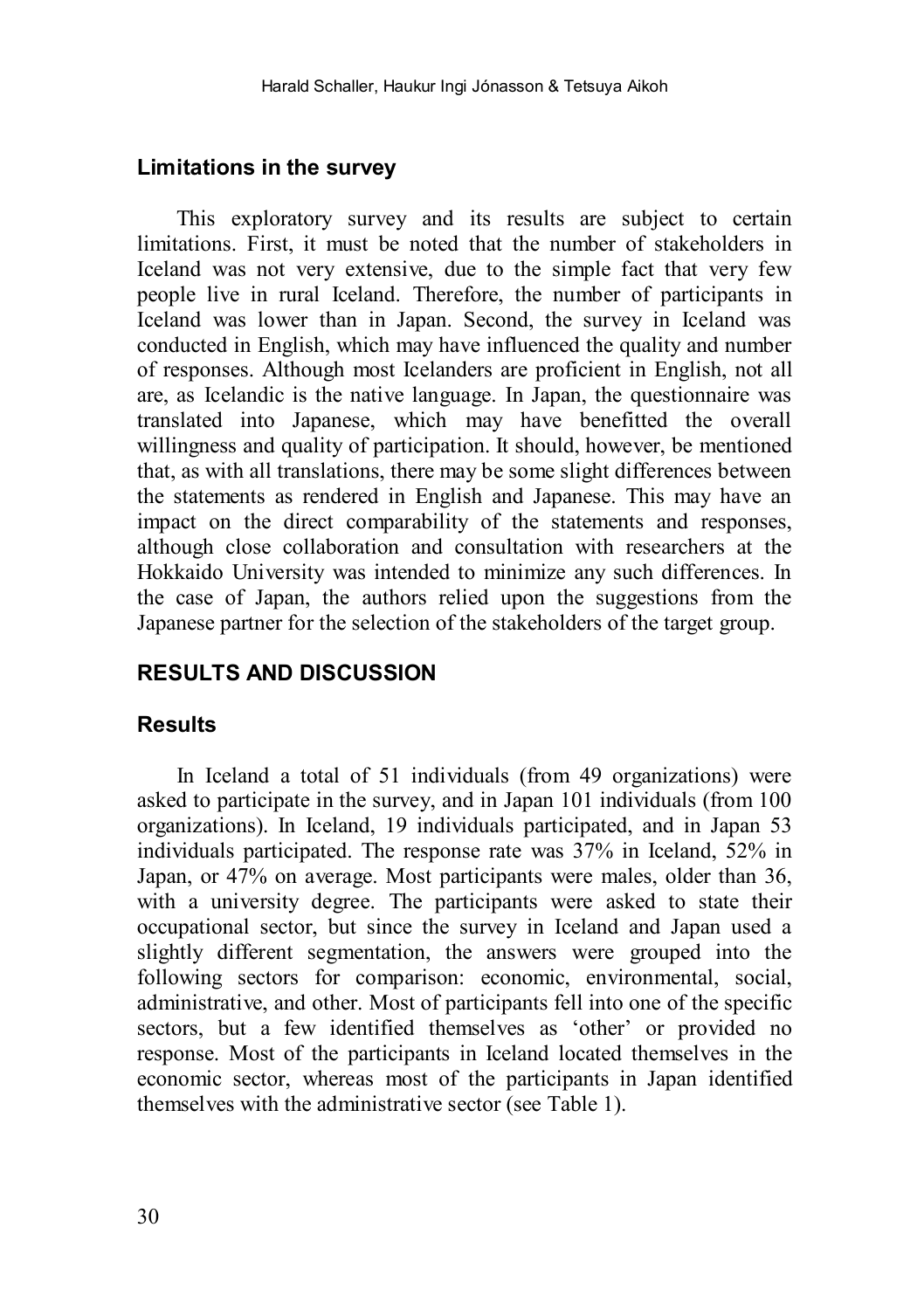#### *TOURISMOS: AN INTERNATIONAL MULTIDISCIPLINARY JOURNAL OF TOURISM* Volume 8, Number 2, Autumn 2013, pp. 21-38 UDC: 338.48+640(050)

|                | Iceland        | Japan |                | Total    |                |       |
|----------------|----------------|-------|----------------|----------|----------------|-------|
| Economic       | 9              | (47%) | 16             | $(30\%)$ | 25             | (35%) |
| Environmental  |                | (5%)  | 10             | (19%)    | 11             | (15%) |
| Social         | 1              | (5%)  | $\overline{4}$ | (8%)     | 5              | (7%)  |
| Administrative | $\overline{4}$ | (21%) | 20             | (38%)    | 24             | (33%) |
| Other          | 3              | (16%) |                |          | 3              | (4%)  |
| Not specified  | 1              | (5%)  | 3              | (6%)     | $\overline{4}$ | (6%)  |
| Sum:           | 19             |       | 53             |          | 72             |       |

#### **Table 1** Occupation and Sector of Participants of Survey in Iceland and Japan (total and percentage)

When the Japanese responses are compared to the Icelandic responses, a clear pattern of overall agreement emerges (see Table 2). The following table breaks down the questionnaire and presents data in a simple version providing only the count of response most frequently given. The data has been normalized (combining 'strongly disagree' and 'disagree' together, as well as 'strongly agree' and 'agree' to only a single count) in order to account for errors of not using the whole range of possible answers in the participants' answers. The table presents the data in a matrix of the three main parts (conflict [CONF], communication [COM], and consensus [CONS]), and the four realms (interpersonal, intrapersonal, supra-personal, and transpersonal). The table shows (1) what most participants gave as their answer to each statement, and (2) the overlap between the answers from Iceland and Japan.

**Table 2** Answers to the Questionnaire – Comparison between Icelandic and Japanese Answers to the Statements of the Survey

(ICE: maximum answer from Iceland, JPN: maximum from Japan,

|            |                  | . .     |          |                |          |                |          |                         |                |          |          |               |          |          |
|------------|------------------|---------|----------|----------------|----------|----------------|----------|-------------------------|----------------|----------|----------|---------------|----------|----------|
|            |                  |         |          | Interpersonal  |          | Intrapersonal  |          |                         | Supra-personal |          |          | Transpersonal |          |          |
|            | <b>Statement</b> | $3 - 1$ | $3 - 2$  | $3 - 3$        | $3 - 4$  | $3 - 5$        | $3 - 6$  | $3 - 7$                 | $3 - 8$        | $3-9$    | $3 - 10$ | $3 - 11$      | $3 - 12$ | $3 - 13$ |
| CON        | disagree         | B       |          | B              |          |                |          | B                       | <b>ICE</b>     | B        |          |               |          |          |
|            | no-opinion       |         |          |                |          | ICE            |          |                         |                |          |          |               |          |          |
|            | agree            |         | $\bf{B}$ |                | B        | <b>ICE/JPN</b> | B        |                         | <b>JPN</b>     |          | B        | B             | B        | B        |
|            | <b>Statement</b> |         | $3 - 14$ | $3 - 15$       | $3 - 16$ | $3 - 17$       | $3 - 18$ | $3 - 19$                | $3 - 20$       | $3 - 21$ | $3 - 22$ | $3 - 23$      | $3 - 24$ | $3 - 25$ |
| <b>COM</b> | disagree         |         |          | <b>JPN</b>     |          | <b>ICE/JPN</b> |          |                         |                |          |          |               |          |          |
|            | no-opinion       |         |          |                |          |                |          |                         |                |          |          |               |          |          |
|            | agree            |         | B        | <b>ICE/JPN</b> | B        | ICE            | B        | $\bf{B}$                | B              | B        | $\bf{B}$ | B             | B        | $\bf{B}$ |
| S<br>CON   | <b>Statement</b> |         | $3 - 26$ | $3 - 27$       | $3 - 28$ | $3 - 29$       | $3 - 30$ | $3 - 31$                | $3 - 32$       | $3 - 33$ | $3 - 34$ | $3 - 35$      | $3 - 36$ | $3 - 37$ |
|            | disagree         |         |          | <b>JPN</b>     |          |                |          |                         | B              |          |          |               |          |          |
|            | no-opinion       |         |          | ICE            |          | ICE            |          |                         |                |          |          |               |          |          |
|            | agree            |         | B        |                | B        | <b>JPN</b>     | B        | $\overline{\mathbf{B}}$ |                | B        | $\bf{B}$ | B             | $\bf{B}$ | B        |

B: maximum from both).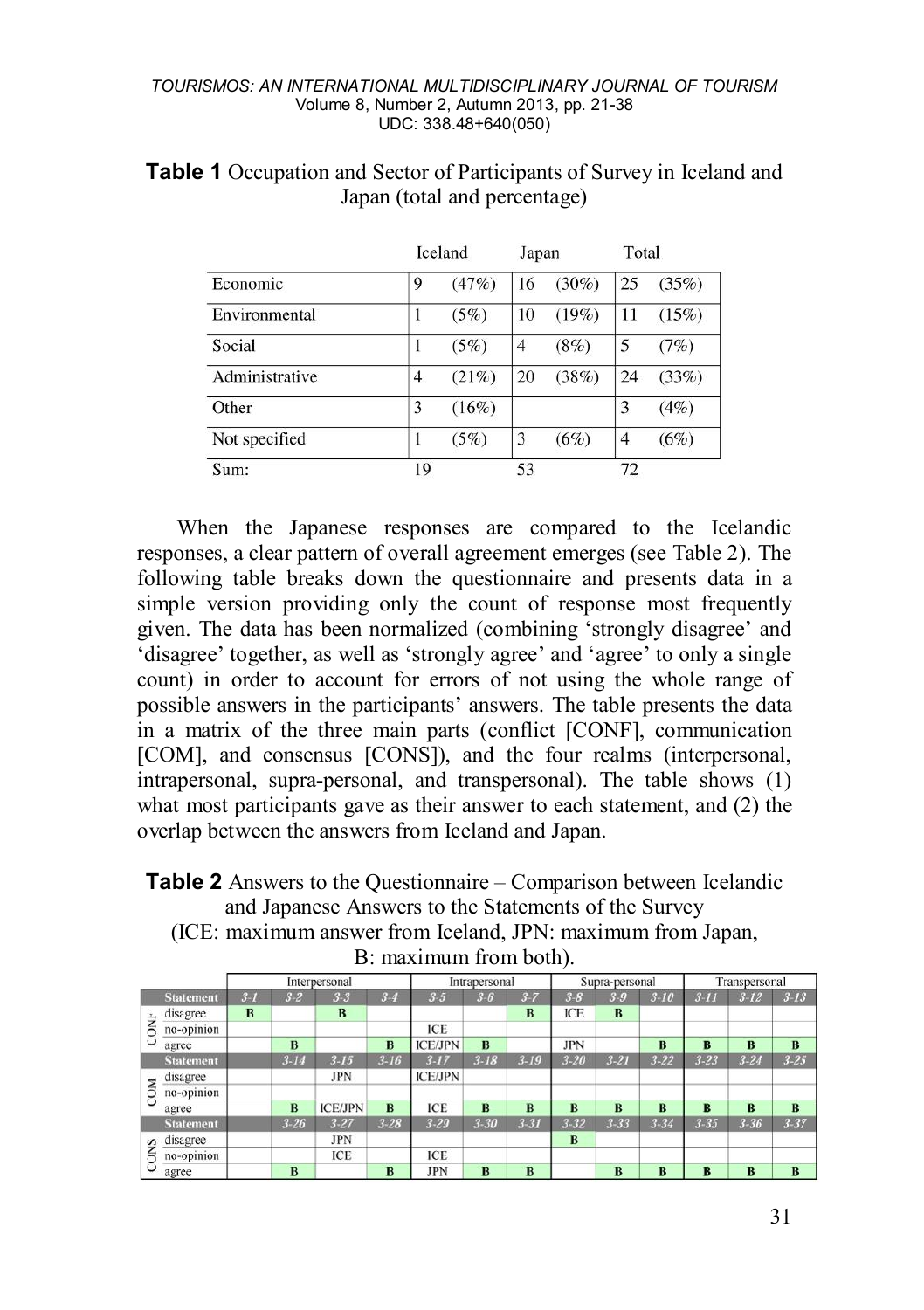In most cases (31 out of 37 statements) participants from both countries answered the questionnaire similarly; the answers differed in only six statements.

#### **Discussion**

A super majority (84%) of the responses in both countries are similar (marked with "B" in Table 2). This may come as a surprise, since one might assume that there would be a stronger divergence in responses in the light of cultural differences between the two countries. And indeed, below the overall similarities, it has to be noted that there are also significant differences. One is a pervasive qualitative distinction in tone. Participants in Japan tended to put stronger emphasis on their agreement or disagreement with the statements given, while participants from Iceland tended more frequently to use the neutral "no-opinion" option.

The results from the two countries differ in six instances, and in half of these the answers differ substantially. Participants from Japan express a stronger agreement with statements no. 3-5, 3-27 and 3-29 in the survey than participants from Iceland. These statements target the perception of the individual towards the community, which in turn would suggest that participants from Japan have a stronger *uchi* connection (positive emotional bond), or sense of obligation to their local community, and a better overview of the different stakeholders and their interests. Statement no. 3-8 (*"Nature within the VNP/DNP has a right in its own, therefore, the interests of the community are in conflict with the interest of nature"*) is of particular interest, since this statement probes the perception of the individual and his or her connection with the natural environment. The answers of the Icelandic and Japanese participants suggest that that there is less of an emphasis on the anthropocentric valuation of nature in Japan than in Iceland. Responses to statements no. 3-15 (*"It is easy for me to communicate my vision of the future management of VNP/DNP to others"*) and no. 3-17 (*"Stakeholders of the VNP/DNP do openly communicate their interests to one another"*) point to communication as being a difficult issue for participants in both countries. On the one hand, there is almost total divergence among Japanese participants about whether they agree or disagree with the statement that it is *"easy for them to communicate their vision of the future management of the national park with others"* (statement no. 3-15); on the other hand, they believe that stakeholders *"do not openly communicate their interests to one another"* (statement no. 3-17). In this context, the participants from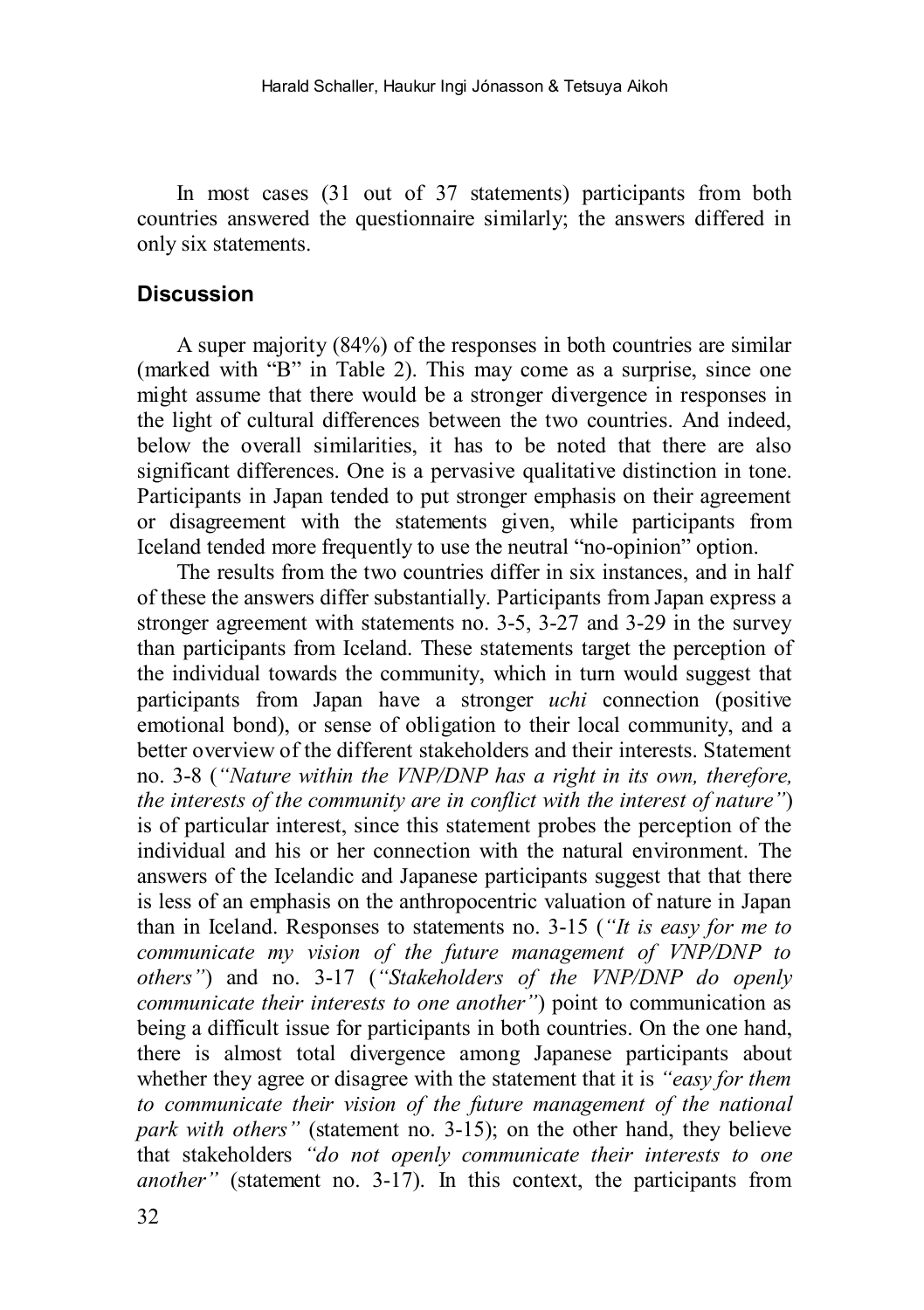Iceland mostly agree with 3-15, but there is no consensus for 3-17. As mentioned in earlier sections, it might not be surprising that the Japanese participants highlight difficulties in communicating openly with others, but the responses to these statements also show that Icelanders share similar concerns. The data also suggests that Icelanders, too, find communication difficult.

Responses to the statements designed to gauge what a protected area, or nature in general, means to people, affirm the positive relationship people feel to nature in general. For example, 80% of respondents overall agreed, or strongly agreed, with statement no. 3-28 (*"I sense inner harmony or consensus when I enjoy having untouched wilderness and nature around me"*). It is also interesting to note that of the four dimensions of interaction between people and the environment addressed in the survey, it is only in the transpersonal – which might be seen as the loftiest or most intangible of the realms – that there was complete overall consensus between respondents from Japan and Iceland.

However, as mentioned above, these results and comparisons must be taken as speculative rather than conclusive, given the small number of participants in Iceland and the potential impact on an over- or underrepresentation of certain types of stakeholders in comparison with those participating in Japan.

### **CONCLUSION**

International conservation agencies now consider it good practice to include stakeholders in PA decision making and management [\(Phillips,](#page-16-0)  [2003;](#page-16-0) [Thomas & Middleton, 2003\)](#page-16-3). Conflict management techniques, however, that are designed to make use of such input do not often consider the 'deeper layers' of stakeholder attitudes, such as inner motives, cultural attitudes, and sacred beliefs. This study set out to explore such factors and the need to consider them when using a communicative approach to manage PA conflicts and build consensus between stakeholders.

Two cases from different cultures were used to find out whether the shared experience of living in or near a NP shaped similar perceptions among individuals who represent stakeholders in four different dimensions. The hope was that the similarities, as well as the differences, could help to identify some unifying principles to keep in mind when it comes to PA management and that may be applicable across cultures.

Of the six statements to which there were substantially different responses from participants from each country (Iceland and Japan), none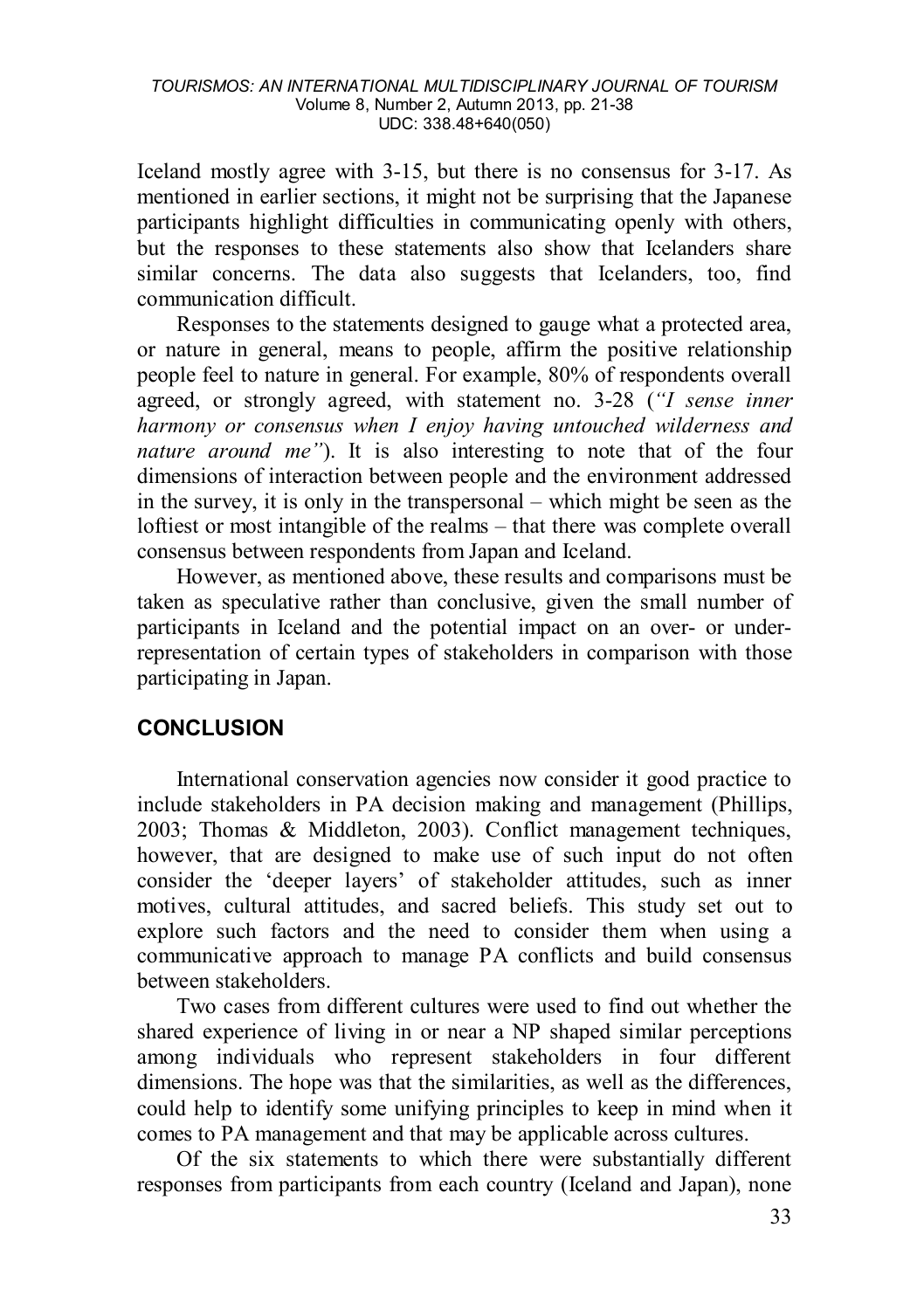were in the transpersonal realm, and only one was from the suprapersonal realm. On the other hand, there was a consistently high level of consensus for each of the 'three Cs.' Although more data would be required to verify this, it points to the possibility that variations in crosscultural consensus will centre more on the human parameters and modalities specific to a particular culture, rather than on the elements of the 'three Cs.'

The results of this study suggest that across the two different cultures that were investigated there are basic universal values and shared subjective perceptions of nature conservation. This indicates that similar, or even identical, conflict management techniques can be applied to build consensus among stakeholders within different cultural settings, on a wider scale than expected, although, due attention has to be paid to specific cultural contexts. This suggests that certain conflict management techniques are applicable to a larger range of regions and projects, to balance conflicting interests and help shape sustainable use of natural resources than previously considered

#### **ACKNOWLEDGMENTS**

This research was supported by the Scandinavia-Japan Sasakawa Foundation and the travel grant from the University of Iceland. We would like to extend our thanks to Yayoi Mizoguchi for her translation of the questionnaire into Japanese, to Neal O'Donoghue for his help editing, and the anonymous reviewers for their valuable comments. Parts of this article have been presented during the "Managing Alpine Future II - Inspire and drive sustainable mountain regions" conference in Innsbruck, Austria.

#### **REFERENCES**

- <span id="page-13-2"></span>Abt, T. (1989). *Progress Without Loss of Soul: Toward a Wholistic Approach to Moderinization Planning: Toward a Wholistic Approach to Modernization Planning* (B. L. Matthews, Trans.). Wilmette, Chiron Publ., U.S.
- <span id="page-13-1"></span>Aikoh, T. (2008). Monitoring Trampling Impacts from the Disposal of Human Waste at Campsites. In D. Siegrist, C. Clivaz, M. Hunziker & S. Iten (Eds.), *Visitor Management in Nature-based Tourism - Strategies and Success Factors for Parks and Recreational Areas*. Rapperswil, Hochschule für Technik.
- <span id="page-13-0"></span>Alþingi (2007). *Lög um Vatnajökulsþjóðgarð [ACT on Vatnajökull National Park]*. Reykjavik, Lagasafn.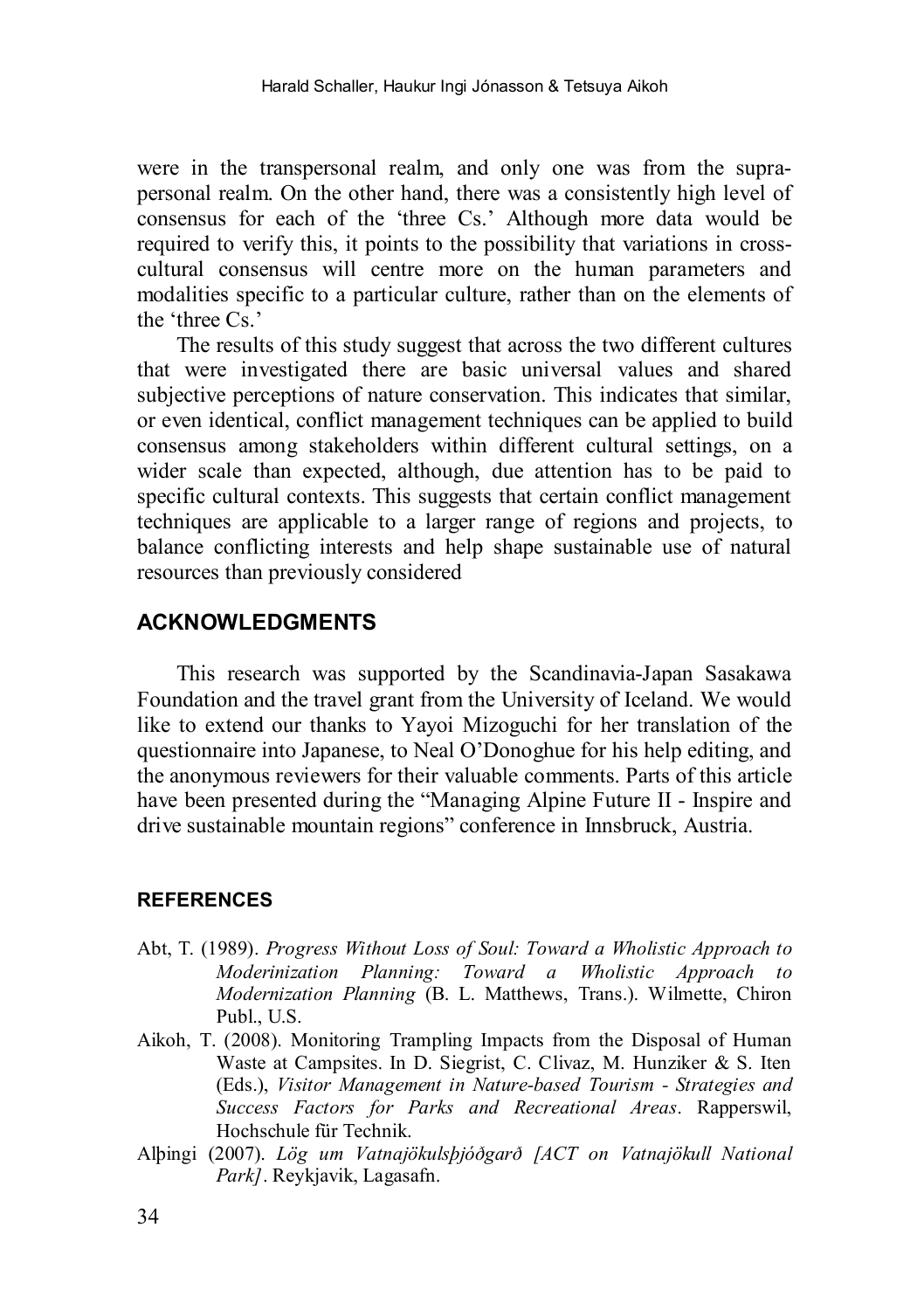#### *TOURISMOS: AN INTERNATIONAL MULTIDISCIPLINARY JOURNAL OF TOURISM* Volume 8, Number 2, Autumn 2013, pp. 21-38 UDC: 338.48+640(050)

- <span id="page-14-8"></span>Árnason, T. (2005). *Views of Nature and Environmental Concern in Iceland.* PhD Doctoral Thesis, Linköpings Universitet, Linköping.
- <span id="page-14-6"></span>Axelrod, R. (1997). The dissemination of culture - A model with local convergence and global polarization. *Journal of Conflict Resolution,*  Vol. 41, No.2, pp.203-226
- <span id="page-14-9"></span>Benediktsson, K. (2007). "Scenophobia", geography and the aesthetic politics of landscape. *Geografiska Annaler Series B-Human Geography,* Vol. 89B, No.3, pp.203-217
- <span id="page-14-4"></span>Bosselmann, K., Engel, R. & Taylor, P. (2008). *Governance for Sustainability – Issues, Challenges, Successes.* Gland. Switzerland, IUCN.
- <span id="page-14-3"></span>Brown, K. (2002). Innovations for conservation and development. *The Geographical Journal,* Vol. 168, No.1, pp.6-17
- <span id="page-14-0"></span>Chape, S., Blyth, S., Fish, L., Fox, P. & Spalding, M. (2003). 2003 United Nations List of Protected Areas (pp. 44). Gland. Switzerland, IUCN.
- <span id="page-14-5"></span>Cole, D.N. & McCool, S.F. (1997, May 20-22). Limits of Acceptable Change and Natural Resources Planning: When is LAC Useful, When is it Not? *Paper presented at the Proceedings - Limits of Acceptable Change and related planning processes: progress and future directions*, Missoula, MT.
- <span id="page-14-1"></span>Dearden, P., Bennett, M., & Johnston, J. (2005). Trends in Global Protected Area Governance,1992–2002. *Environmental Management,* Vol. 36, No.1, pp.89-100
- <span id="page-14-12"></span>Eagles, P.F.J., Bowman, M.E. & Tao, T.C.-H. (2001). *Guidelines for tourism in parks and protected areas of East Asia*. Gland, Switzerland and Cambridge, UK, IUCN.
- <span id="page-14-10"></span>Eyjolfsdóttir, H. M., & Smith, P. B. (1996). Icelandic Business and Management Culture. *International Studies of Management & Organization,* Vol. 26, No.3, pp.61-72
- <span id="page-14-2"></span>Harrington, C., Curtis, A. & Black, R. (2008). Locating Communities in Natural Resource Management. *Journal of Environmental Policy & Planning,*  Vol. 10, No.2, pp.199-215
- <span id="page-14-7"></span>Helldén, U., & Ólafsdóttir, R. (1999). *Land degradation in NE Iceland: an assessment of extent, causes and consequences*. Lund, Department of Physical Geography, Lund University.
- <span id="page-14-14"></span>Hiwasaki, L. (2005). Toward sustainable management of national parks in Japan: Securing local community and stakeholder participation. [Article]. *Environmental Management,* Vol. 35, No.6, pp.753-764
- <span id="page-14-15"></span>Hiwasaki, L. (2006). Community-based tourism: A pathway to sustainability for Japan's protected areas. *Society & Natural Resources,* Vol. 19, No.8, pp.675-692
- <span id="page-14-13"></span>Ito, T. (1996). Influence of Forestry on the Formation of National Park Policy in Japan. *Journal of Forest Planning.* Vol. 2, pp.85-95.
- <span id="page-14-11"></span>Jónasson, H.I. (2005). *In a land of a living God: The healing imagination and the Icelandic heritage.* PhD Doctoral Thesis, Columbia University, New York.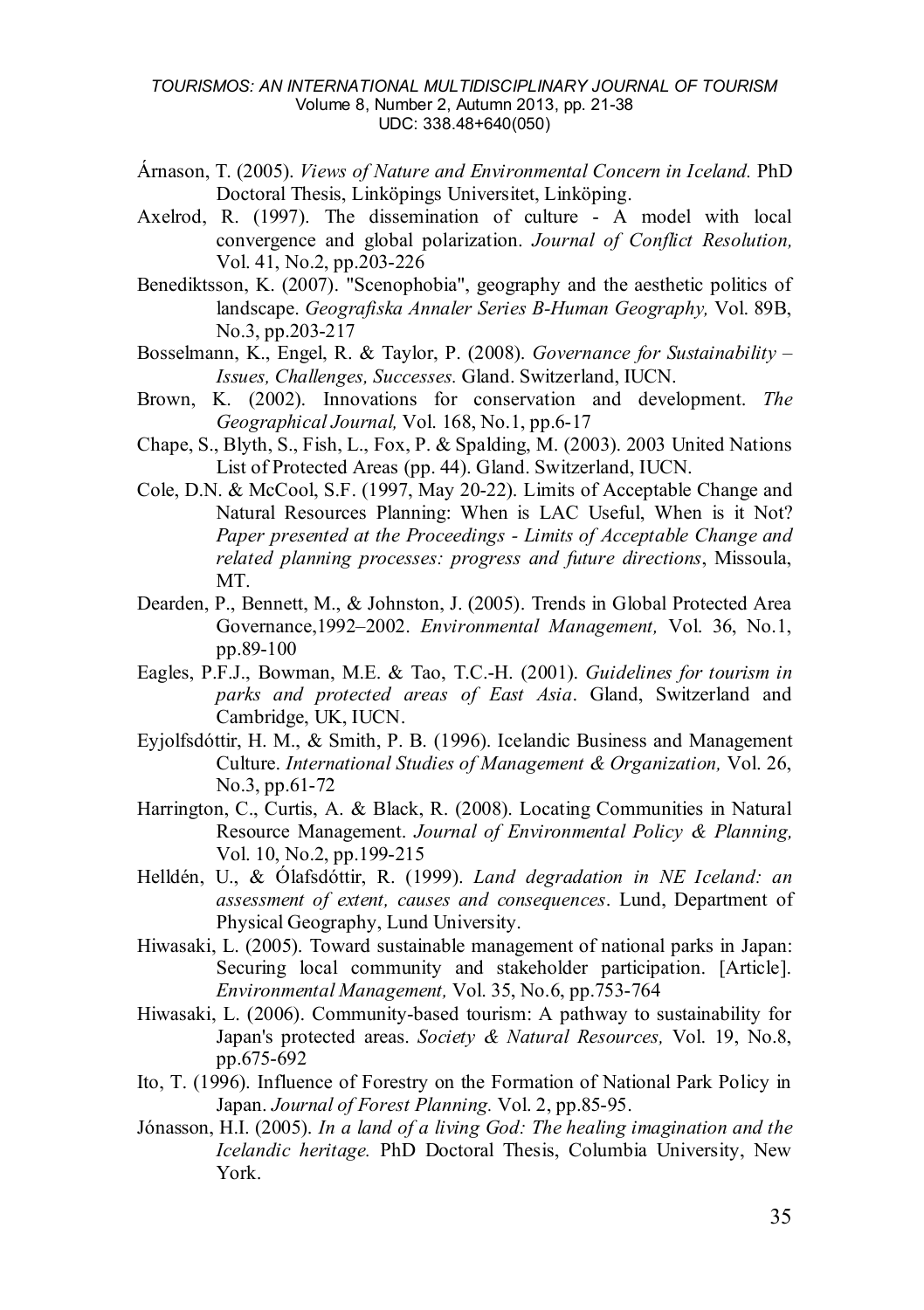- <span id="page-15-4"></span>Jordan, E.J., Vogt, C.A., Kruger, L.E. & Grewe, N. (2013). The interplay of governance, power and citizen participation in community tourism planning. *Journal of Policy Research in Tourism, Leisure and Events,*  Vol. 5, No.3, pp.270-288
- <span id="page-15-5"></span>Kyllönen, S., Colpaert, A., Heikkinen, H., Jokinen, M., Kumpula, J., Marttunen, M., Muje, K. & Raitio, K. (2006). Conflict management as a means to the sustainable use of natural resources. *Silva Fennica,* Vol. 40, No.4, pp.687-728
- <span id="page-15-6"></span>LeBaron, M. (2003). Culture-Based Negotiation Styles. In G. Burgess & H. Burgess (Eds.), *Beyond Intractability*: Conflict Research Consortium, University of Colorado, Boulder.
- <span id="page-15-1"></span>Locke, H. & Dearden, P. (2005). Rethinking protected area categories and the new paradigm. *Environmental Conservation,* Vol. 32, No.1, pp.1-10
- <span id="page-15-3"></span>Lockwood, M. (2010). Good governance for terrestrial protected areas: A framework, principles and performance outcomes. *Journal of Environmental Management,* Vol. 91, No.3, pp.754-766
- <span id="page-15-2"></span>McCool, S.F., Nkhata, B., Breen, C. & Freimund, W. A. (2013). A heuristic framework for reflecting on protected areas and their stewardship in the 21st century. *Journal of Outdoor Recreation and Tourism,* Vol. 1–2, No.0, pp.9-17
- <span id="page-15-11"></span>Ministry for the Environment (2007). *ACT on Vatnajökull National Park*. Reykjavik, Iceland.
- <span id="page-15-10"></span>Ministry for the Environment (2008). Establishment of the Vatnajökull NP. http://www.umhverfisraduneyti.is/frettir/nr/1277. Accessed the 2 nd of December 2008.
- <span id="page-15-13"></span>Ministry of the Environment. (2008a). National Parks of Japan *Outstanding Natural Beauty for Future Generations* (pp. Folder (p.9)), Ministry of the Environment - Japan.
- <span id="page-15-12"></span>Ministry of the Environment (2008b). *National Parks of Japan & Japan's Strategy for a Sustainable Society*. Toyko, Ministry of the Environment.
- <span id="page-15-14"></span>Ministry of the Environment (2009). Laws and Data - National Parks of Japan. Http://www.env.go.jp/en/nature/nps/park/doc/index.html. Accessed the 25 th of November 2009.
- <span id="page-15-7"></span>Mitchell-Banks, P. (1997). Community, Culture and Conflict. In B. Solberg & S. Miina (Eds.), *Conflict Management and Public Participation in Land Management*. Joensuu, The European Forest Institute.
- <span id="page-15-0"></span>Moran, E. F. (2006). *People and Nature: An Introduction to Human Ecological Relations*. Malden, Oxford, Victoria, Blackwell Publishing Ltd.
- <span id="page-15-8"></span>Ogilvie, A.E.J. & Pálsson, G. (2003). Mood, Magic and Metaphor: Allusions to Weather and Climate in the Sagas of Icelanders. In S. Strauss & B. S. Orlove (Eds.), *Weather, Climate, Culture*.
- <span id="page-15-9"></span>Ólafsdóttir, R. & Runnström, M.C. (2009). A GIS Approach to Evaluating Ecological Sensitivity for Tourism Development in Fragile Environments. A Case Study from SE Iceland. *Scandinavian Journal of Hospitality and Tourism,* Vol. 9, No.1, pp.22 - 38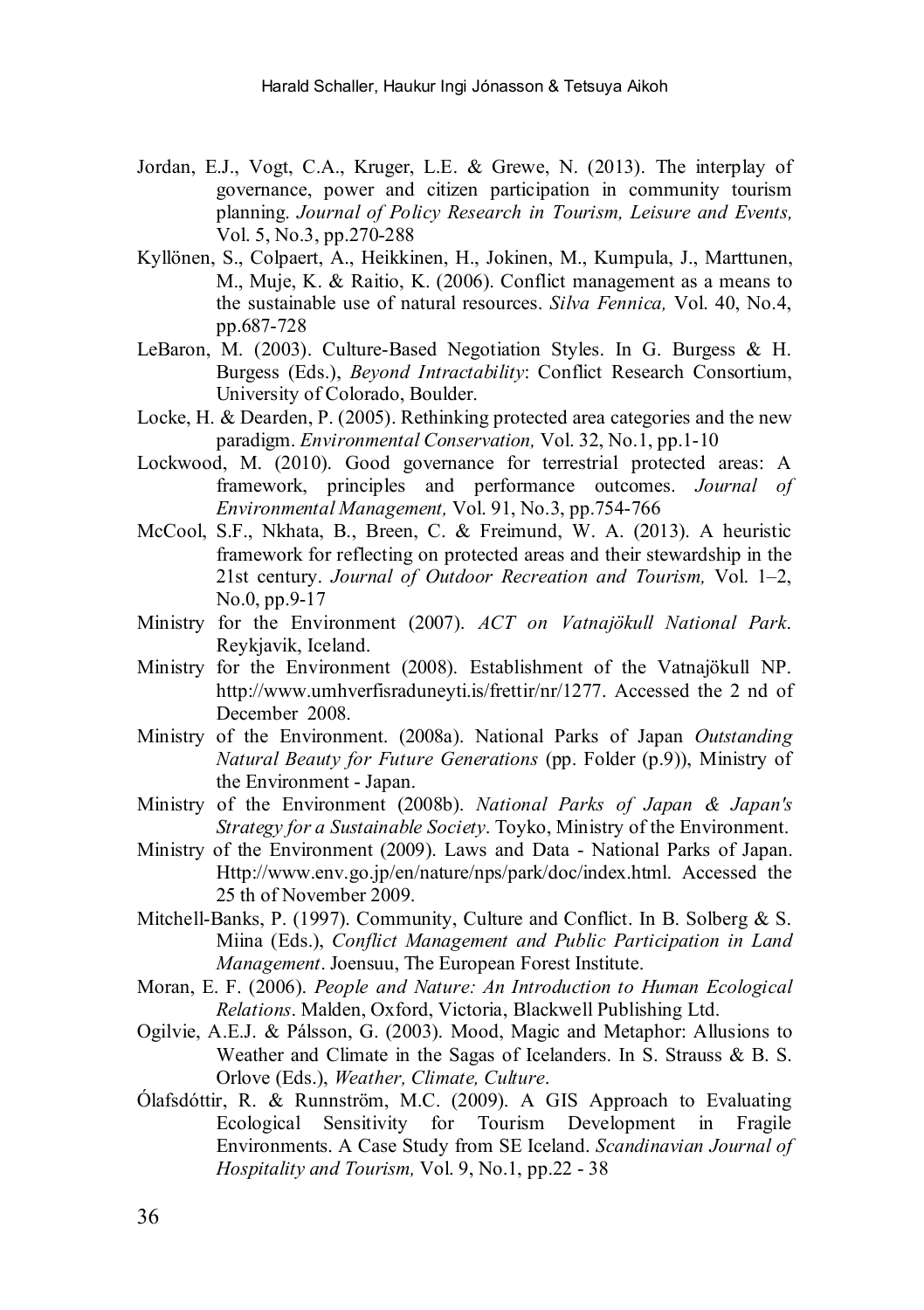#### *TOURISMOS: AN INTERNATIONAL MULTIDISCIPLINARY JOURNAL OF TOURISM* Volume 8, Number 2, Autumn 2013, pp. 21-38 UDC: 338.48+640(050)

- <span id="page-16-10"></span>Oyadomari, M. (1989). The Rise and Fall of the Nature Conservation Movement in Japan in Relation ot some Cultural-Values. *Environmental Management,* Vol. 13, No.1, pp.23-33
- <span id="page-16-4"></span>Pechlaner, H., Raich, F. & Kofink, L. (2011). ELEMENTS OF CORPORATE GOVERNANCE IN TOURISM ORGANIZATIONS. *Tourismos : an International Multidisciplinary Journal of Tourism,* Vol. 6, No.3, pp.57- 76
- <span id="page-16-0"></span>Phillips, A. (2003). Turning Ideas on Their Head - The New Paradigm for Protected Areas. *The George Wright Forum,* Vol. 20, No.2, pp.24
- <span id="page-16-1"></span>Saarinen, J. (2006). Traditions of sustainability in tourism studies. *Annals of Tourism Research,* Vol. 33, No.4, pp.1121-1140
- <span id="page-16-6"></span>Sæþórsdóttir, A.D. (2010). Planning Nature Tourism in Iceland based on Tourist Attitudes. *Tourism Geographies,* Vol. 12, No.1, pp.25-52
- <span id="page-16-8"></span>Schaller, H. (2011). *Dealing with Volcanic Terrains: Conflict Management at Protected Areas*. Saarbrücken, Germany, Lambert Academic Publishing.
- <span id="page-16-2"></span>Schaller, H. & Jónasson, H.I. (2011, November 21-23). The question of a common ground: attitudes towards conflict management among stakeholders of protected areas in Iceland and Japan*. Paper presented at the Managing Alpine Future II - Inspire and drive sustainable mountain regions*, Innsbruck, Austria.
- <span id="page-16-12"></span>Shiratori, K. & Ito, T. (2001). Motorized Access Control as a Wildland Recreation Management Tool: Access Changes and Visitor's Behavior at Daisetsuzan National Park. In T. Sievänen, C. C. Konjinendijk, L. Langner & K. Nilsson (Eds.), *Forest and Social Services - The Role of Research*: The Finnish Forest Research Institute.
- <span id="page-16-7"></span>Swatos, W.H. (1984). The Relevance of Religion - Iceland and Secularization Theory. *Journal for the Scientific Study of Religion,* Vol. 23, No.1, pp.32-43.
- <span id="page-16-11"></span>Takata, T. (2003). Self-enhancement and self-criticism in Japanese culture - An experimental analysis. *Journal of Cross-Cultural Psychology,* Vol. 34, No. 5, pp. 542-551.
- <span id="page-16-13"></span>Tawara, H. (2004, 23-29 August 2004). Forests and National Parks of Hokkaido*. Paper presented at the Social Role of Forests for Urban Population*, Sapporo, Japan.
- <span id="page-16-9"></span>Thomas, J.A. (2001). The cage of nature: Modernity's history in Japan. *History and Theory,* Vol. 40, No.1, pp.16-36
- <span id="page-16-3"></span>Thomas, L. & Middleton, J. (2003). *Guidelines for Management Planning of Protected Areas*. Gland. Switzerland and Cambridge. UK, IUCN.
- <span id="page-16-5"></span>Thórhallsdóttir, T.E. (2007). Environment and energy in Iceland: A comparative analysis of values and impacts. *Environmental Impact Assessment Review,* Vol. 27, No.6, pp.522-544
- <span id="page-16-14"></span>UN (2002). *World Summit on Sustainable Development*. Johannesburg, United Nations.